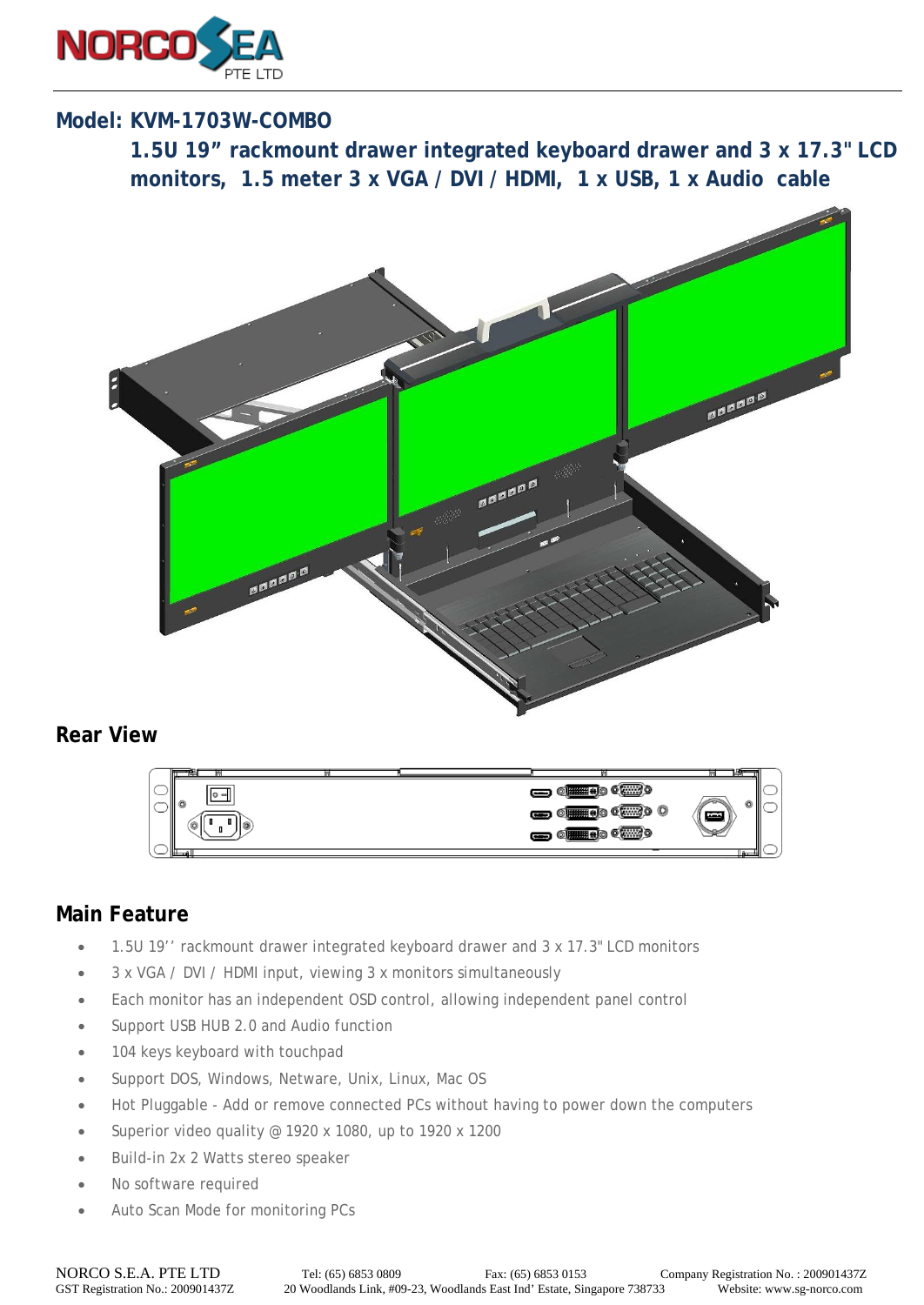

| Specification                   |                              |                                                                                                                                              |
|---------------------------------|------------------------------|----------------------------------------------------------------------------------------------------------------------------------------------|
| <b>Product Model</b>            |                              | KVM-1703W-COMBO                                                                                                                              |
| <b>LCD</b>                      | Size                         | 3 x 17.3" Full HD LED Panel                                                                                                                  |
|                                 | Resolution                   | 1920 x 1080                                                                                                                                  |
|                                 | Max. color                   | 26.2M                                                                                                                                        |
|                                 | Luminance                    | 300 cd/m2                                                                                                                                    |
|                                 | <b>View Angel</b>            | $140^{\circ}$ (H), $120^{\circ}$ (V)                                                                                                         |
|                                 | <b>Pixel Pitch</b>           | 0.1989 x 0.1989 mm                                                                                                                           |
|                                 | Contrast Ratio               | 500:1                                                                                                                                        |
| <b>Computer Connections</b>     |                              | 3 x VGA / DVI-D / HDMI Port female                                                                                                           |
|                                 |                              | 1 x USB Port (for keyboard & touch-pad)                                                                                                      |
|                                 |                              | 1 x Audio Port 3.5mm phone Jack                                                                                                              |
| USB 2.0 HUB Connectors (Type A) |                              | 2 x ports for USB Device                                                                                                                     |
| Internal Power Adapter          |                              | 100-240VAC; 50/60Hz; 12VDC/5A, 60w via IEC type cord                                                                                         |
| Environment                     | <b>Operating Temperature</b> | $0-50^{\circ}$ C                                                                                                                             |
|                                 | Store Temperature            | $-20-60$ °C                                                                                                                                  |
|                                 | Humidity                     | 10-90% RH, NC                                                                                                                                |
| Housing                         |                              | Heavy Duty Steel                                                                                                                             |
| Size                            |                              | 1.5U 19" Rack mount type                                                                                                                     |
| Rack Installation Depth         |                              | 600 to 900mm (front to rear rails)                                                                                                           |
| Net / Gross Weight              |                              | 18kg / 21kg                                                                                                                                  |
| Dimensions (W*D*H)              |                              | 450 x 535 x 67 mm                                                                                                                            |
| <b>Order Information</b>        |                              |                                                                                                                                              |
| KVM-1703W-COMBO                 |                              | 1.5U 19" rackmount drawer integrated keyboard drawer and 3 x 17.3" LCD<br>monitors, 1.5 meter 3 x VGA / DVI / HDMI, 1 x USB, 1 x Audio cable |
| Optional                        |                              | Upgrade to 8-30VDC input                                                                                                                     |

## **Structure Diagram**Uinit :mm